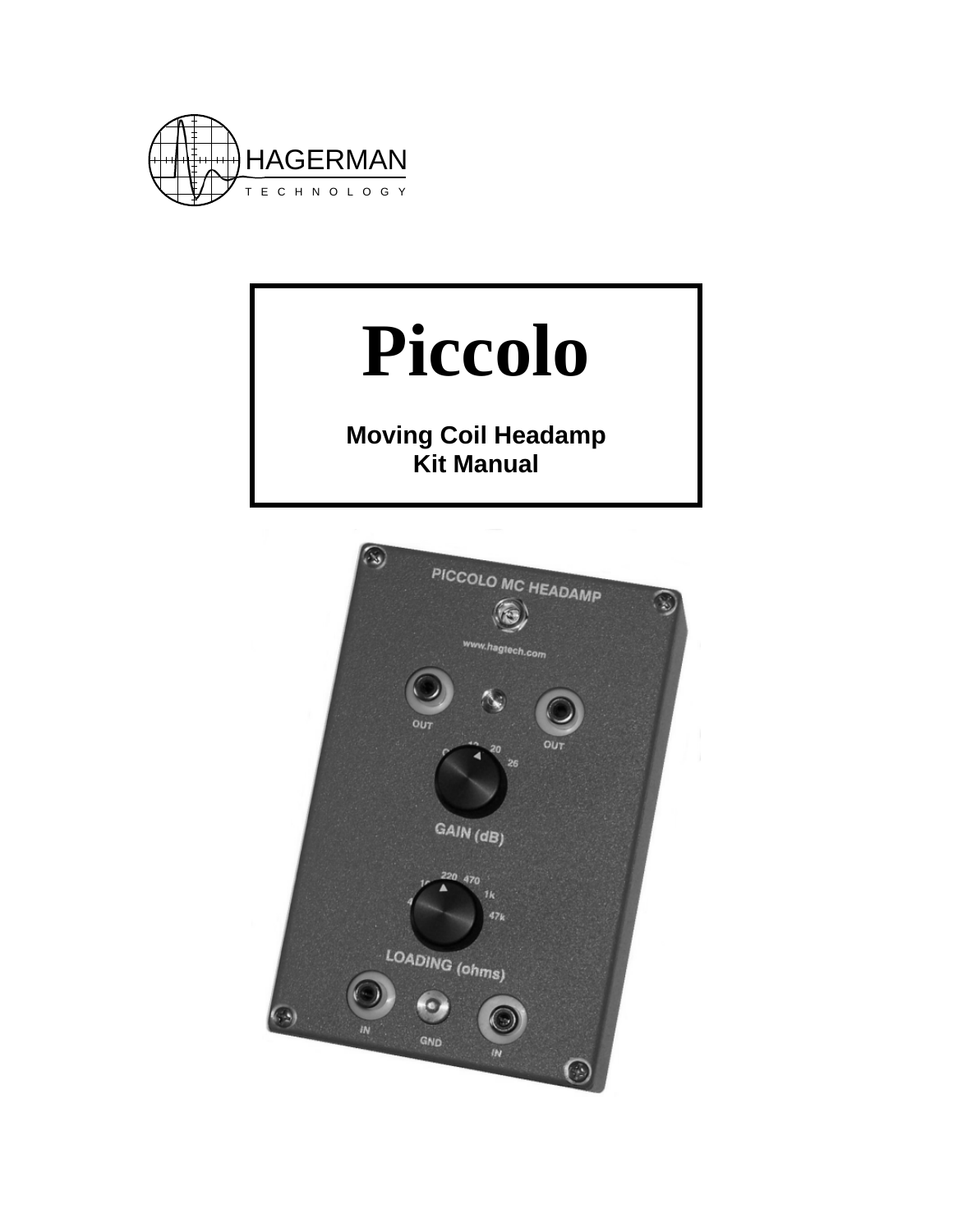

#### **Warnings**

This product does not use any dangerous voltages. Power is supplied by a 12V wallwart. The instructions in this manual are a suggested guide only and no liability is assumed by Hagerman Technology LLC.

#### **Copyrights & Trademarks**

© Copyright Hagerman Technology LLC 2007 - 2013. All rights reserved. No part of this document may be photocopied, reproduced, or translated to another language without the prior written consent of Hagerman Technology LLC.

#### **Disclaimer**

The information contained in this document is subject to change without notice. Hagerman Technology LLC shall not be liable for errors contained herein or for consequential damages in connection with the furnishing, performance, or use of this material. See Chapter 6 for warranty information.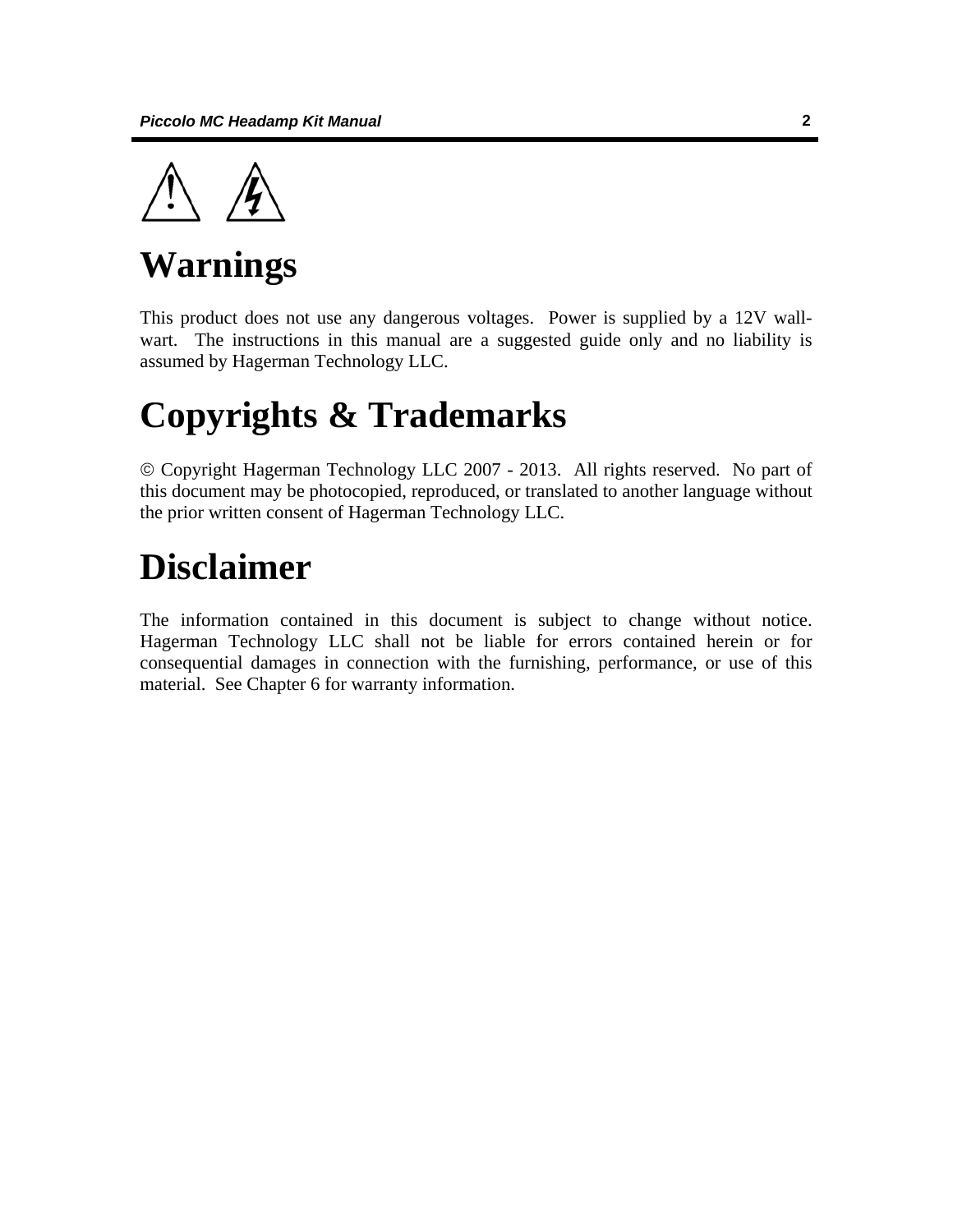# **1 Before You Begin**

#### **Description**

Congratulations! You have just purchased one of the highest performance-per-dollar audiophile products available. The Piccolo MC headamp fits between your MC cartridge and your MM phonostage providing the necessary increase in gain. The world-class circuit design employs low noise discrete matched JFET pairs for a very neutral and linear gain stage. No feedback is used. Both gain and input loading are independently adjustable. This flexibility allows perfect matching for any cartridge.

The half-kit contains a circuit board with the surface mount JFETs pre-installed and a few nuts and bolts. All remaining components can be purchased from DigiKey.

#### **Features**

- Discrete JFET zero-feedback circuit design
- Adjustable loading
- Adjustable gain
- Super low noise operation
- Internal battery or AC power operation

#### **Tools**

You will need a few basic shop tools (screwdriver, pliers, wire cutters, etc.) and a fine-tip soldering iron to build this kit. The delicate and difficult to install surface mount components have been pre-installed for your convenience.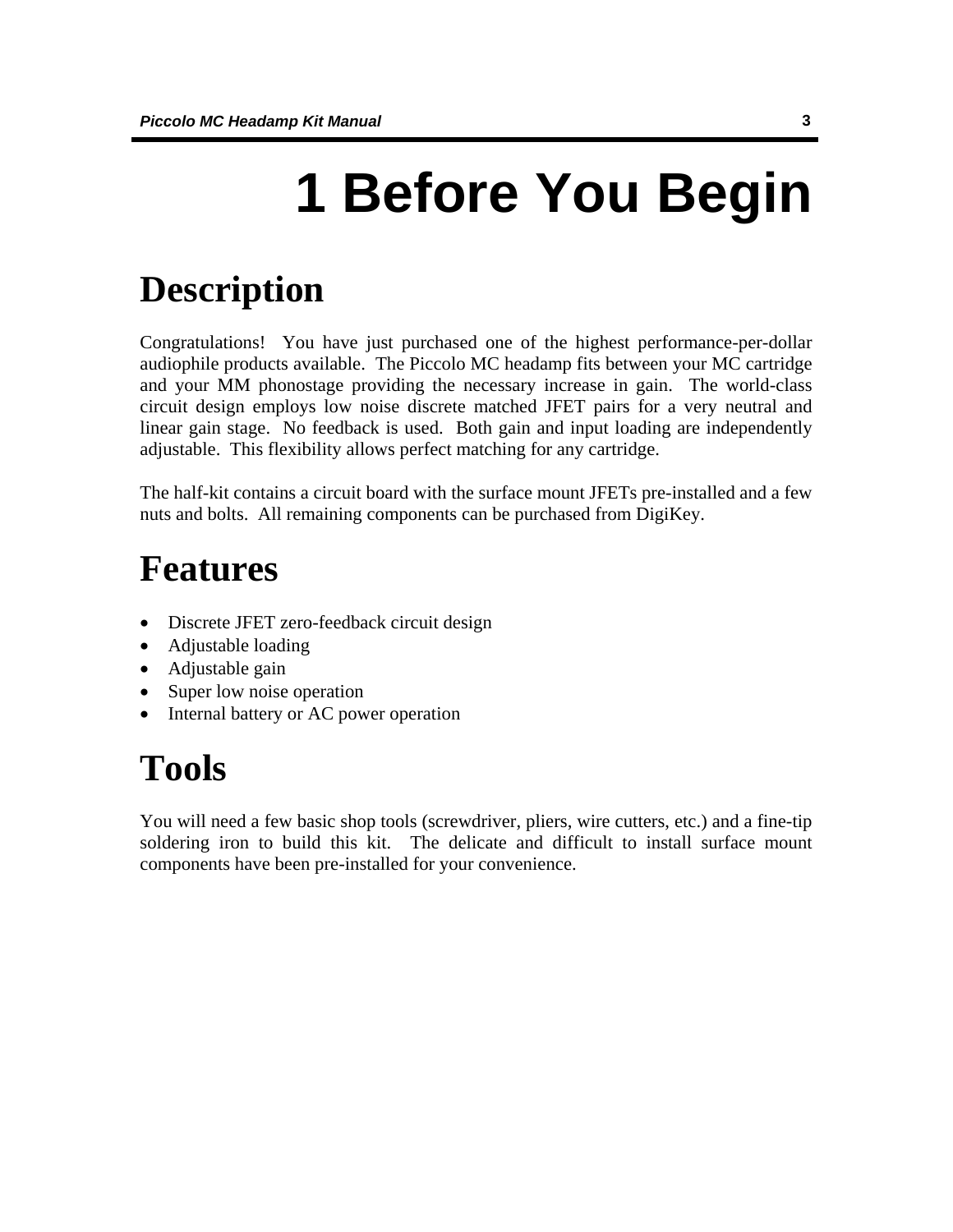### **2 Parts to Buy**

#### **Parts List**

Parts can be ordered directly from **www.digikey.com**. A few screws, nuts, and miscellaneous have been included in the half-kit for your convenience.

| Component             | <b>Qty</b>     | <b>DigiKey</b>  | <b>Reference Designators</b>                                                                                                                                                 |
|-----------------------|----------------|-----------------|------------------------------------------------------------------------------------------------------------------------------------------------------------------------------|
|                       |                |                 |                                                                                                                                                                              |
| 100uF 25V             | 13             | P12924          | C <sub>20</sub> , C <sub>21</sub> , C <sub>3</sub> , C <sub>4</sub> , C <sub>5</sub> , C <sub>6</sub> , C <sub>7</sub> , C <sub>8</sub> , C <sub>9</sub> , C <sub>12</sub> , |
|                       |                |                 | C13, C14, C15                                                                                                                                                                |
| 100nF polyprop        | 6              | P12092          | C10, C11, C16, C17, C1                                                                                                                                                       |
| <b>BAT47(3)</b>       | 3              | 497-2492-1      | D <sub>4</sub> , D <sub>2</sub> , D <sub>3</sub>                                                                                                                             |
| LM2941                | $\mathbf{1}$   | <b>LM2941CT</b> | U <sub>2</sub>                                                                                                                                                               |
| <b>ICL7660S</b>       | 1              | TC7660SCPA      | U <sub>1</sub>                                                                                                                                                               |
| <b>LED</b>            | $\mathbf{1}$   | 67-1116         | D <sub>1</sub>                                                                                                                                                               |
| Switch, 4 pos         | $\mathbf{1}$   | <b>CKC7005</b>  | S <sub>2</sub>                                                                                                                                                               |
| Switch 6 pos          | 1              | <b>CKC7003</b>  | S <sub>1</sub>                                                                                                                                                               |
| RCA jack              | 4              | CP-1424         | J1x, J2x                                                                                                                                                                     |
| DC jack               | $\mathbf{1}$   | SC1047          | J3                                                                                                                                                                           |
| 10R0 1/4W 1%          | 5              | 10.0XBK         | R12, R13, R14, R15, L1                                                                                                                                                       |
| 22R1                  | $10*$          | 22.1XBK         | $R3x$ , $R4x$ , $R2x$                                                                                                                                                        |
| 47R5                  | $5*$           | 47.5XBK         | R1x                                                                                                                                                                          |
| 100                   | $10*$          | 100XBK          | R17, R18, R19, R20, R1x                                                                                                                                                      |
| 221                   | $10*$          | 221XBK          | $R1x$ , $R2x$ , $R11x$                                                                                                                                                       |
| 232                   | $5*$           | 232XBK          | R10x                                                                                                                                                                         |
| 475                   | $10*$          | 475XBK          | R1x, R7x, R8x                                                                                                                                                                |
| 1k00                  | $5*$           | 1.00KXBK        | R <sub>1</sub> x, R <sub>2x</sub> , R <sub>22</sub>                                                                                                                          |
| 3k32                  | $5*$           | 3.32KXBK        | R21                                                                                                                                                                          |
| 4k75                  | $10*$          | 4.75KXBK        | $R2x$ , $R5x$ , $R6x$ , $R16x$                                                                                                                                               |
| 47k5                  | $5*$           | 47.5KXBK        | R1x                                                                                                                                                                          |
| 221k                  | $5*$           | 221KXBK         | R9x                                                                                                                                                                          |
| <b>Battery Holder</b> | 1              | 2477K           |                                                                                                                                                                              |
| Knob                  | $\overline{2}$ | 226-4126        |                                                                                                                                                                              |
| <b>Box</b>            | $\mathbf{1}$   | <b>HM366</b>    |                                                                                                                                                                              |
| Power Supply          | $1**$          | 750-00008       |                                                                                                                                                                              |

\* Minimum order quantity.

\*\* Use T974-P5P for 240Vac.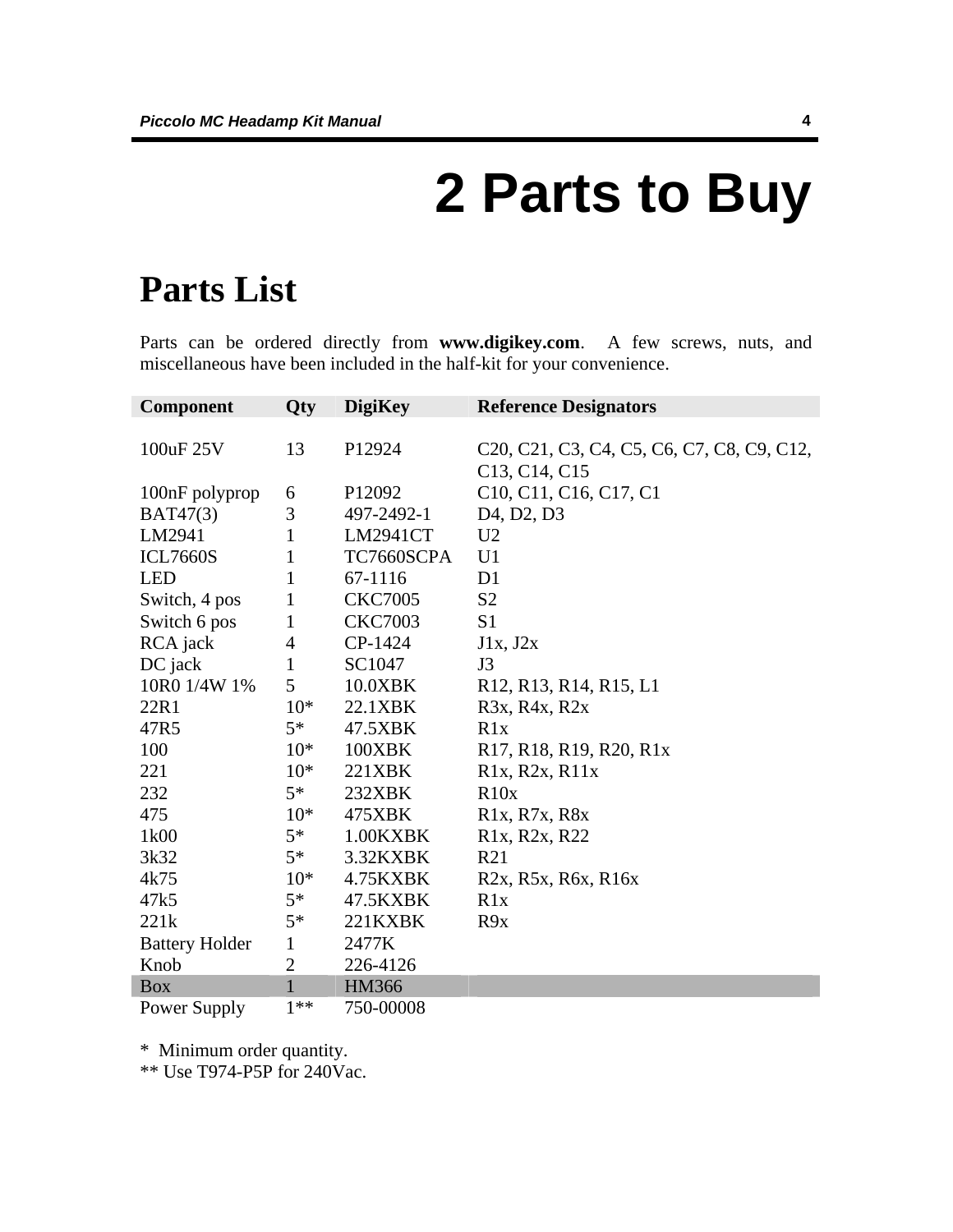# **3 Assembly**

#### **Circuit Board**

Assemble in the specified order, soldering and clipping leads before continuing. The surface mount JFETS have been pre-installed for your convenience. Beware of component polarity! Not all diodes or electrolytics are lined up the same way. The square hole is the positive lead.



- Install all resistors. Use the guide in the back of this manual. For dc offset reduction, change R10 to 232 ohms. Use a 10 ohm resistor for L1.
- Install diodes.
- Install ICL7660S (add jumper from pins 1 to 8).
- □ Install terminal shields (wings facing outwards).
- Install LED.
- □ Install LM2941 regulator
- □ Install RCA jacks.
- Install electrolytics.
- Install remaining capacitors.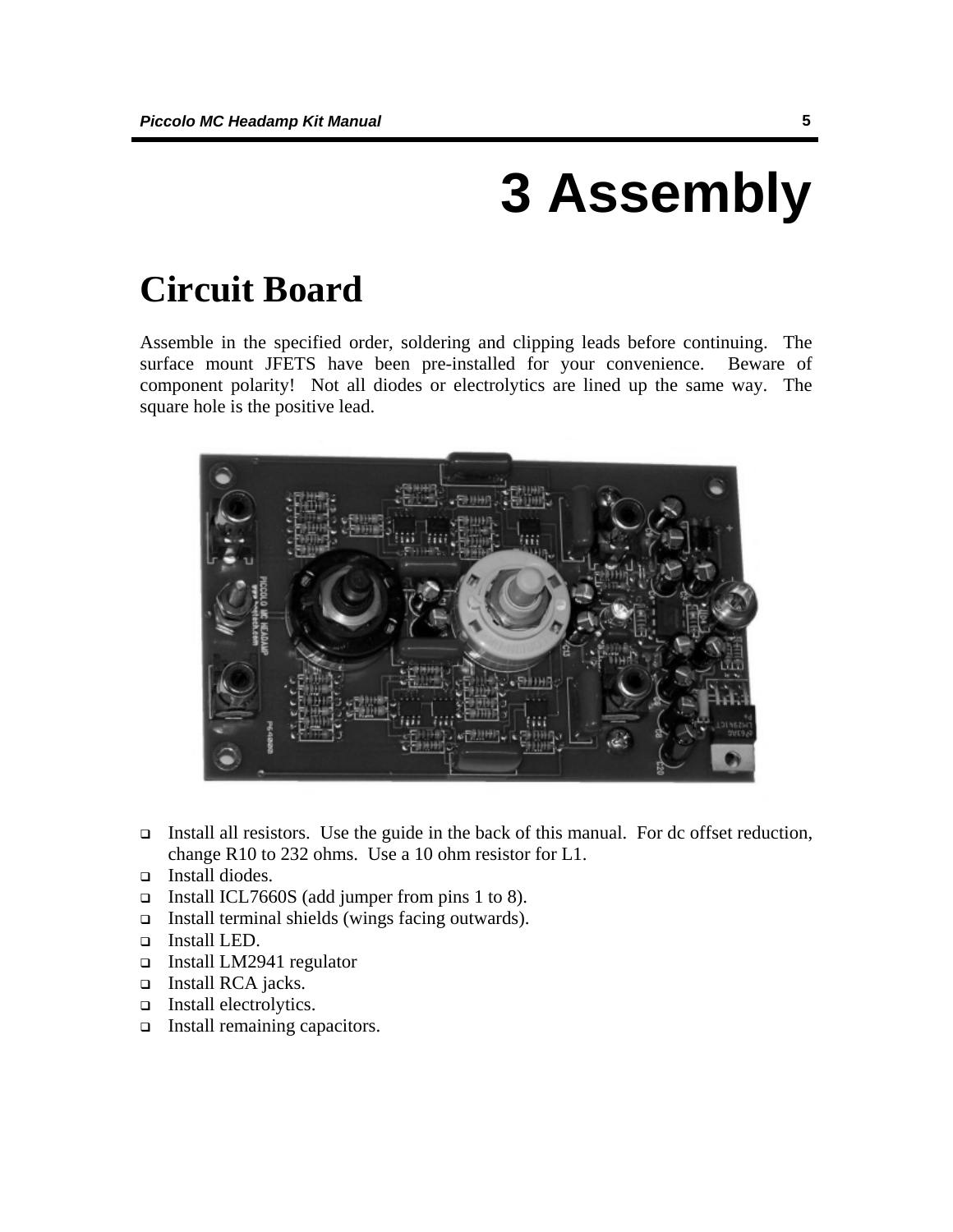If you want the Piccolo to be permanently on (not recommended for battery operation), then you can add a jumper as shown to S2. This converts the originally "off" position to a 0dB gain setting.



Install rotary switches with the alignment stub toward the bottom. Cut stub off.

Remove the nuts from the rotary switches and line up circuit board onto top panel. Insert the dc jack such that it fits onto circuit board and into panel hole. Add nut. This sets the proper mounting height of jack. Solder in place. Remove panel. Put nuts back onto switches to make sure the lock rings do not fall off.

- Add battery holder on backside with two #6 screws and washer standoffs. The screws form threads in the plastic. Do not over tighten. Solder leads.
- $\Box$  Add the #6 x 1" screw in the central ground hole (near loading switch) facing upwards. Secure in place with a nut. Add another nut loosely about ½" up.

#### **Testing**

The circuit board is now complete and ready to mount in the chassis. But first, plug it in and turn it on. The LED should light. If you have test equipment, apply a small input signal (below 0.1V) and measure the output.

#### **Final Assembly**

Mount the LED dome to top panel. Secure with plastic ring. Remove nuts from rotary switches and mount circuit board onto top plate. Secure in place with switch and dc jack nuts. Underneath, rotate the #6 nut so that it touches the plate. Add #6 knurled knob on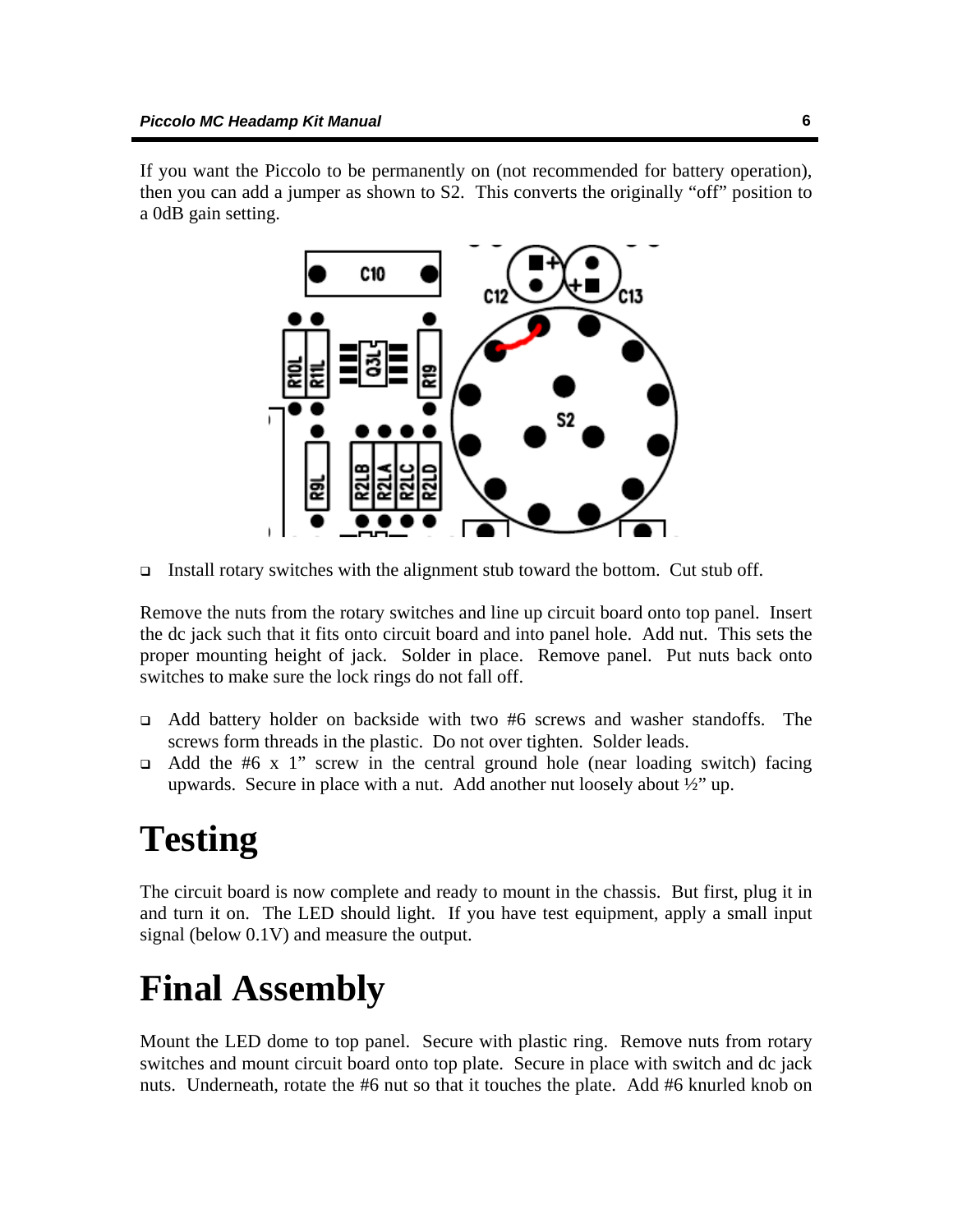topside. This forms the turntable ground lug. Add knobs. Insert batteries and mount cover plate to box with four #6 screws.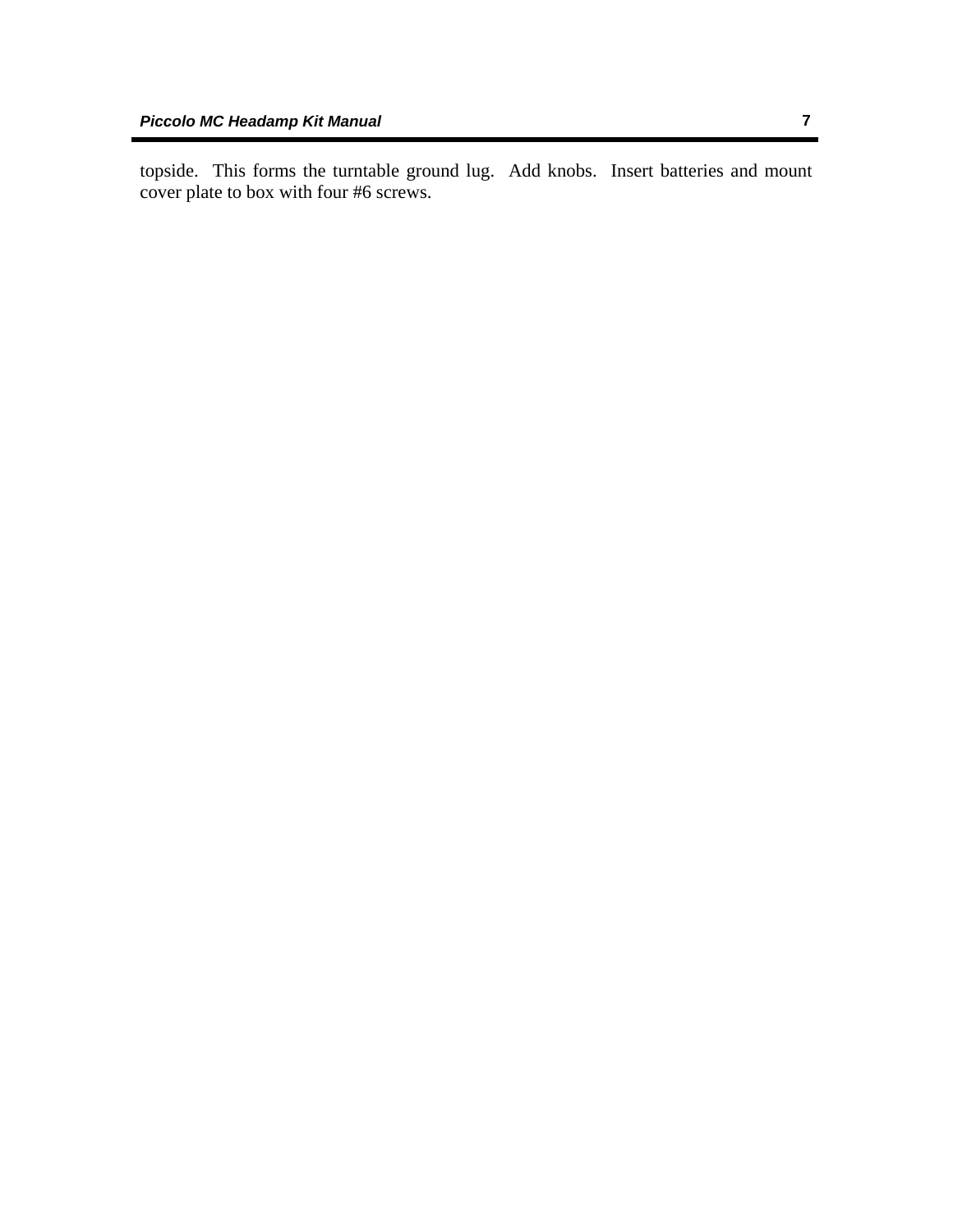# **4 Installation and Use**

### **Testing**

First do a visual check to insure all components have been installed and in the proper orientation. With batteries installed, turning the gain knob away from the off position will turn the amplifier on. LED should light up.

#### **Installation**

Connect the Piccolo between your turntable and MM phonostage. Connect the turntable ground wire to the knurled ground lug. Set the gain to accommodate your cartridge's output level. Adjust resistive loading to taste.

| Cartridge       | <b>Gain</b> |
|-----------------|-------------|
| $< 0.2$ mV      | 26dB        |
| $0.2mV - 0.6mV$ | 20dB        |
| $0.6mV - 2mV$   | 12dB        |

#### **Hum**

The Piccolo is very quiet on it's own. However, in rare cases an installation environment might be noisy with stray fields. If you are experiencing hum, check for broken grounds, unshielded interconnects, nearby power transformers, etc.

#### **Pops and Thumps**

Sorry about this, but turn the volume down on your audio system when changing gain. Turning the gain switch can add a loud noise as it changes contacts. This also happens with loading, but not as noticeable.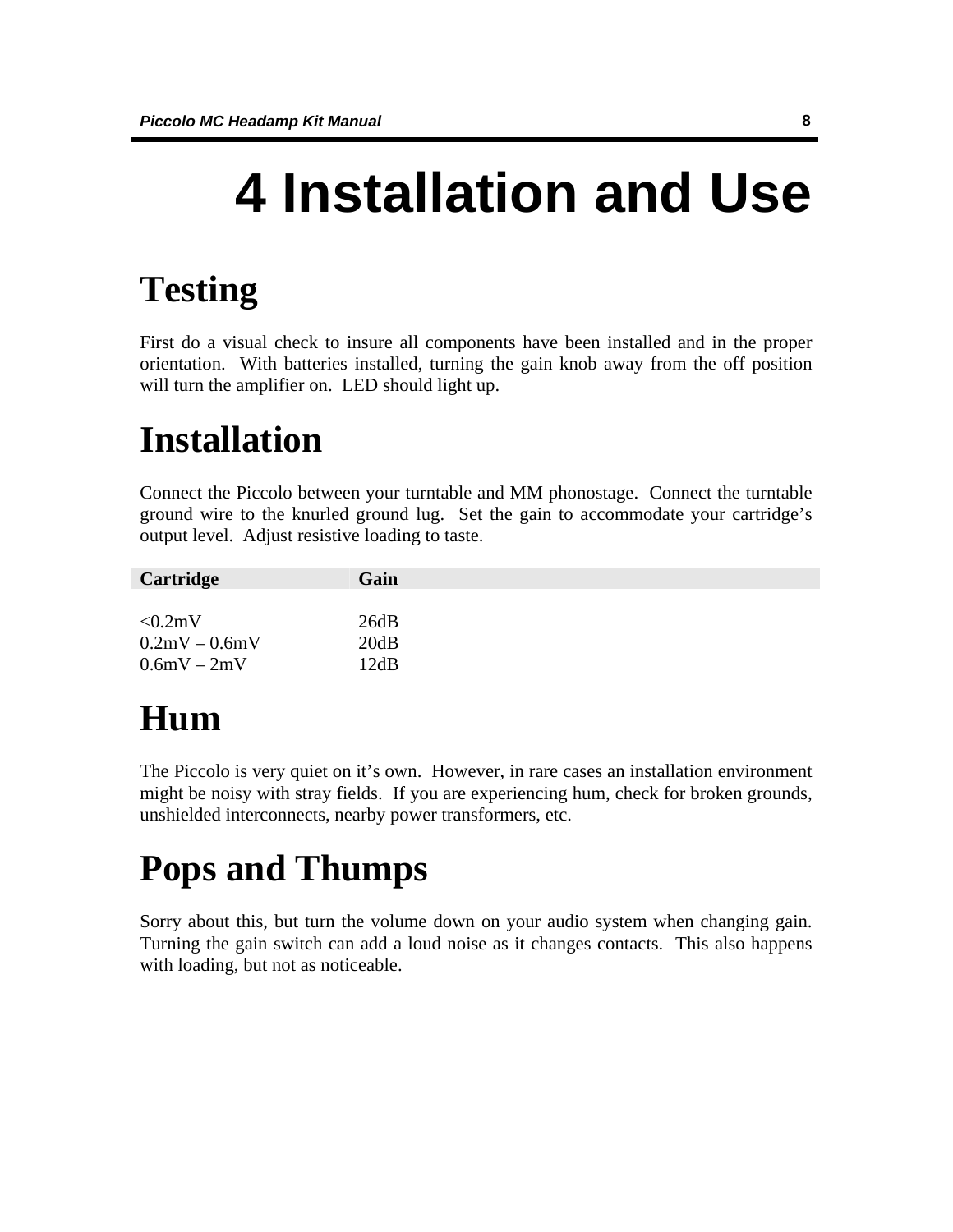## **5 Specifications**

The following specifications are subject to change without notice.

| <b>Item</b>             | <b>Specification</b>           |
|-------------------------|--------------------------------|
|                         |                                |
| Gain                    | 12dB, 20dB, 26dB               |
| Input Impedance         | 47, 100, 220, 470, 1k, 47k ohm |
| <b>Output Impedance</b> | $<$ 300 ohms                   |
| Bandwidth (-3dB)        | 10Hz to 1MHz                   |
| Distortion              | $< 0.01\%$ @ 1 kHz             |
| SNR (phono)             | 85dB ref 5mV A-weighted        |
| Overload                | 140mV @ 1kHz @ 26dB            |
| <b>Size</b>             | $3'' \times 5'' \times 2''$    |
| Power                   | 6Vdc to $24$ Vdc @ $15mA$      |
| <b>Battery Life</b>     | 4 alkaline AA, 200 hours       |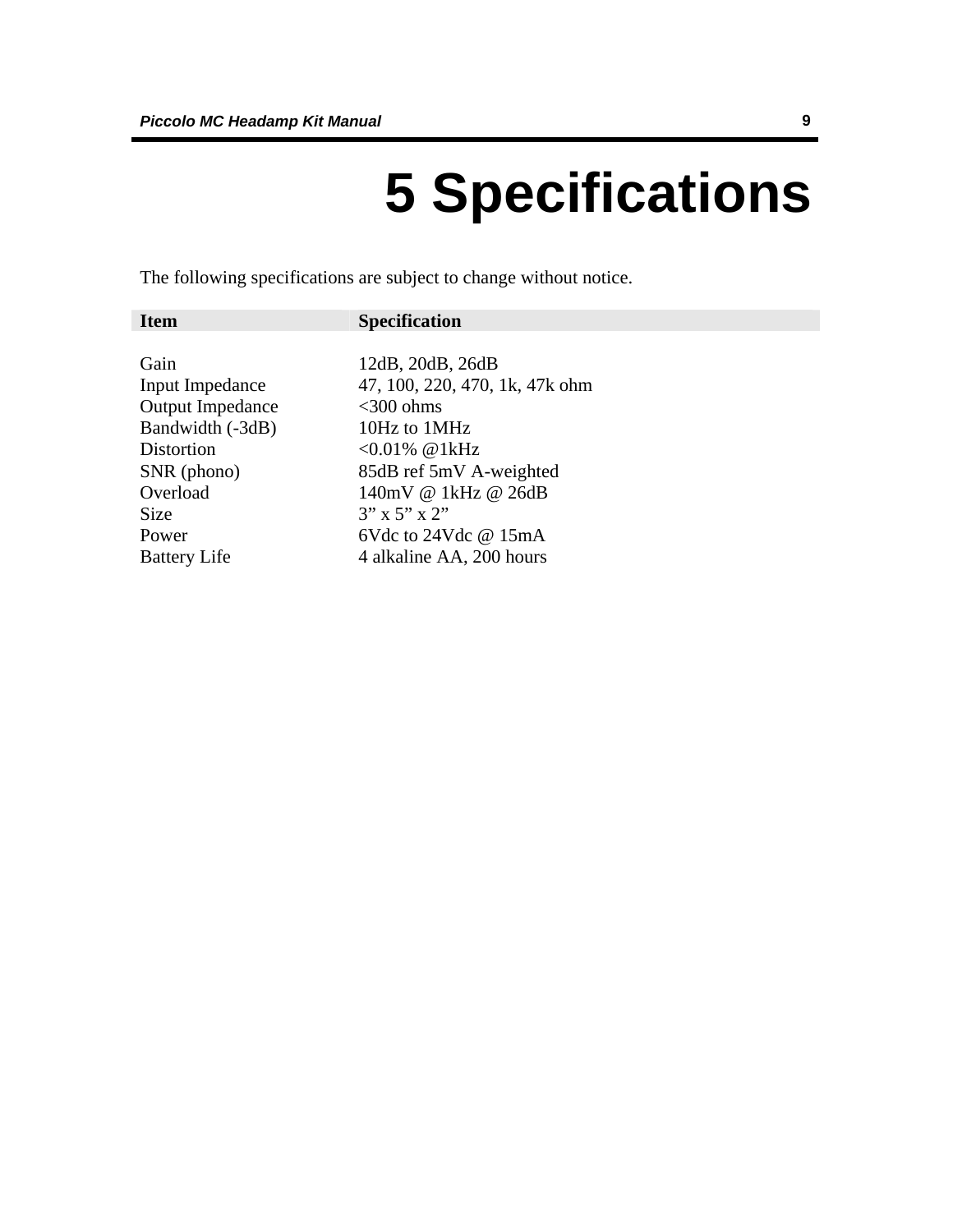# **6 Warranty & Service**

#### **Warranty**

Hagerman Technology LLC warrants this product free of defects in materials and workmanship for 10 years. If you discover a defect, Hagerman Technology LLC will, at its option, repair or replace the product at no charge to you provided you return it during the warranty period, transportation charges prepaid to Hagerman Technology LLC. This warranty does not apply if the product has been damaged by negligence, accident, abuse or misuse or misapplication, has been damaged because it has been improperly connected to other equipment or has been modified without the express written permission of Hagerman Technology LLC. This warranty is limited to the replacement or repair of this product and not to damage to equipment of other manufacturers.

Any applicable implied warranties, including warranty of merchantability, are limited in duration to a period of the express warranty as provided herein beginning with the original date of purchase and no warranties, whether express or implied shall apply to the product thereafter. Under no circumstances shall Hagerman Technology LLC be liable for any loss, direct, indirect, incidental, special, or consequential damage arising out of or in connection with the use of this product.

#### **Service**

Refer to Chapter 4 for troubleshooting information. If the problem persists, contact Hagerman Technology for service at **http://www.hagtech.com**.

Hagerman Technology LLC PO Box 61911 Honolulu, HI 96839 USA 808-383-2704 (voice)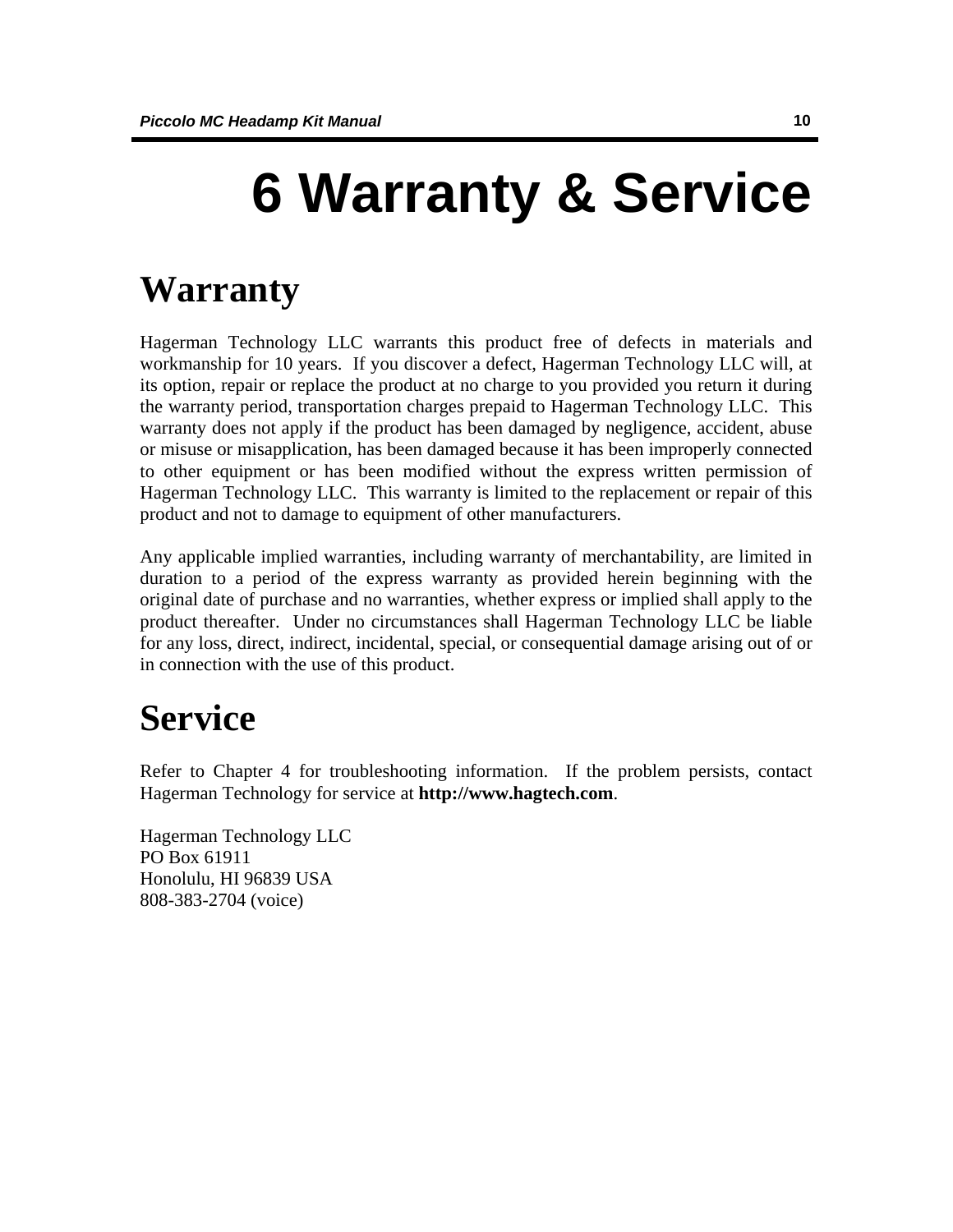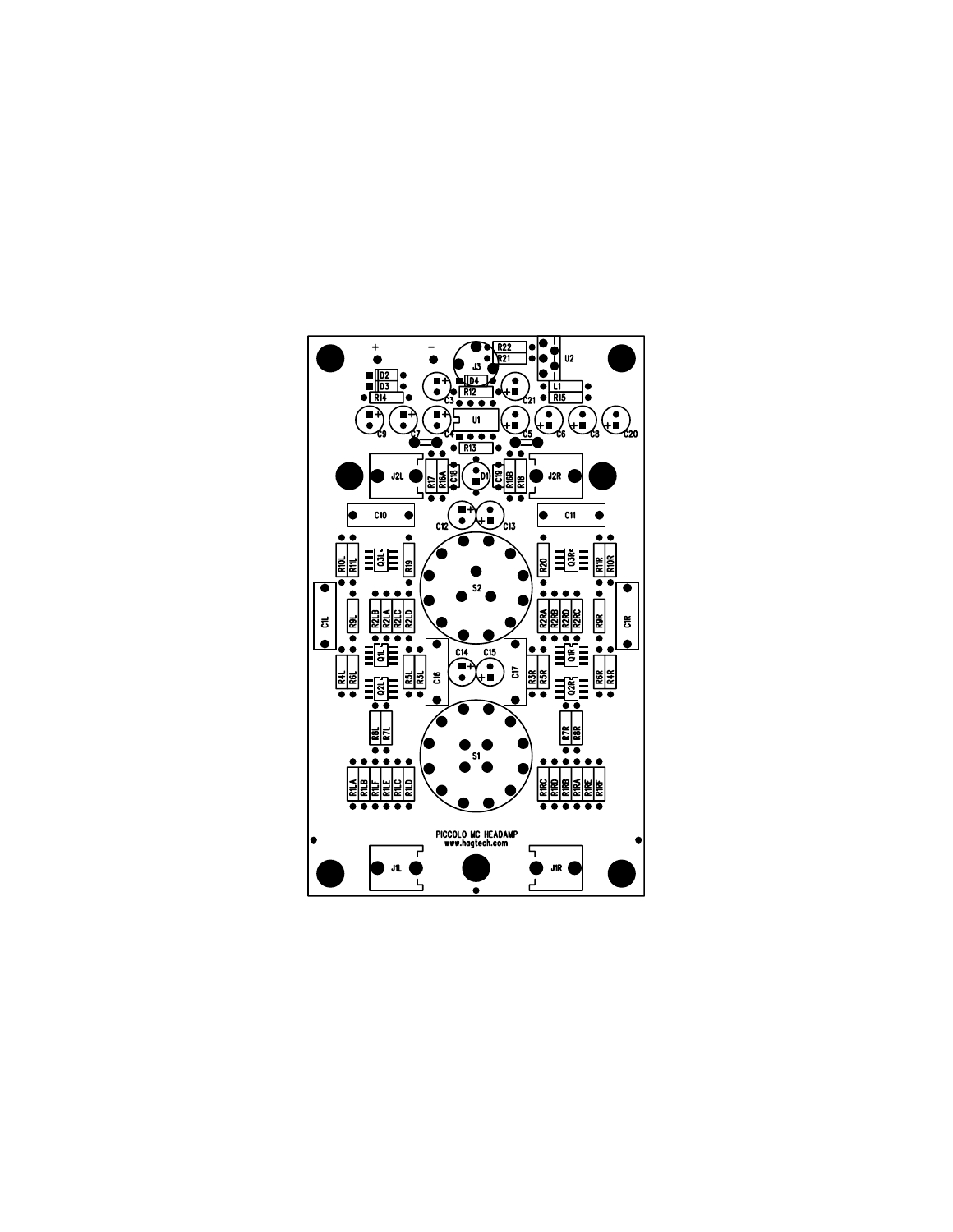